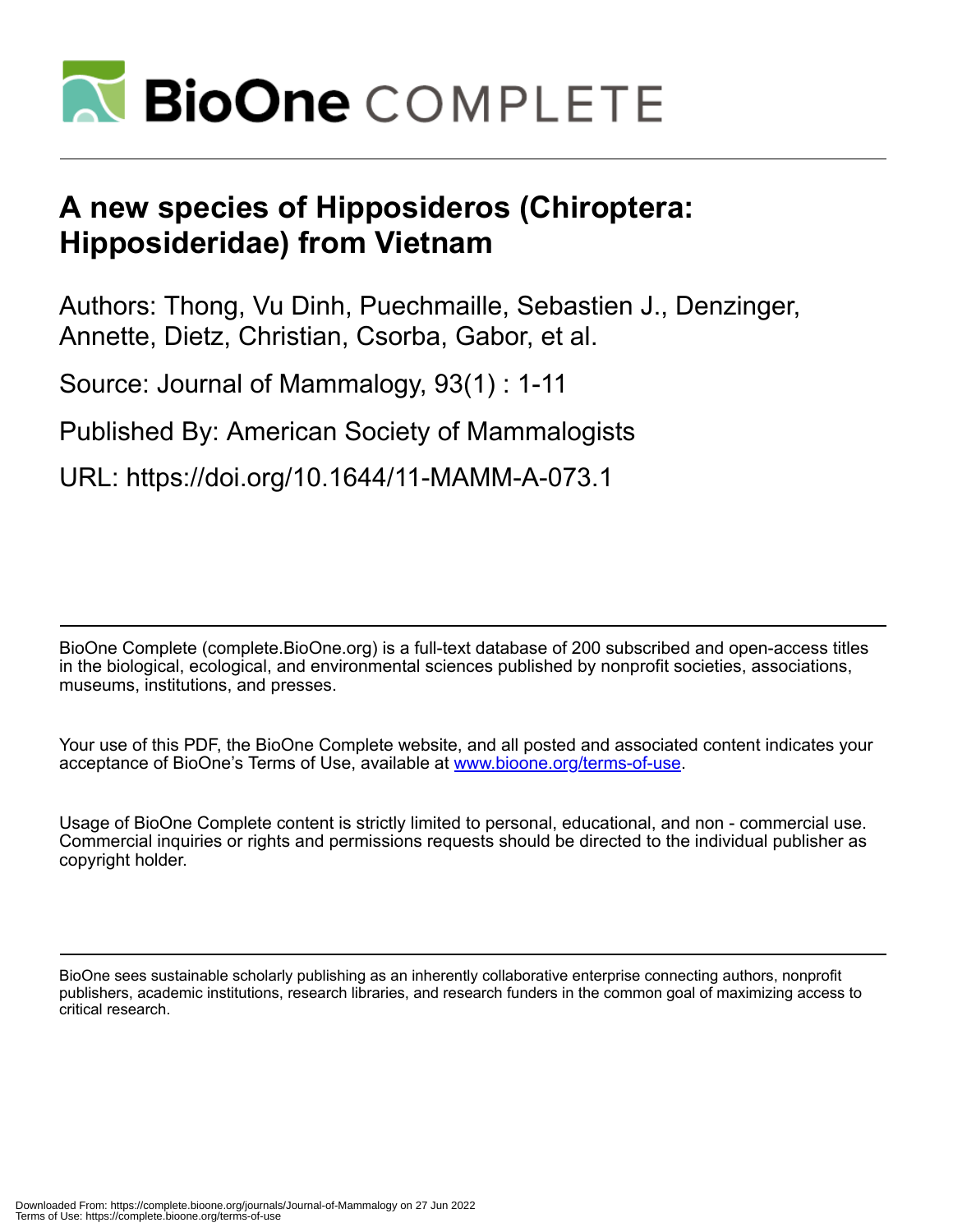

# A new species of Hipposideros (Chiroptera: Hipposideridae) from Vietnam

VU DINH THONG,\* SEBASTIEN J. PUECHMAILLE, ANNETTE DENZINGER, CHRISTIAN DIETZ, GABOR CSORBA, PAUL J. J. BATES, EMMA C. TEELING, AND HANS-ULRICH SCHNITZLER

Institute of Ecology and Biological Resources, 18 Hoang Quoc Viet Road, Cau Giay District, Hanoi, Vietnam (VDT) Animal Physiology, Institute of Neurobiology, Faculty of Sciences, University of Tübingen, Auf der Morgenstelle 28, D-72076, Tübingen, Germany (VDT, AD, CD, HS)

School of Biology and Environmental Sciences, University College Dublin, Belfield, Dublin 4, Ireland (SJP, ECT) Department of Zoology, Hungarian Natural History Museum, Ludovika ter 2, H-1083 Budapest, Hungary (GC) Harrison Institute, Bowerwood House, St Botolph's Road, Sevenoaks, Kent TN13 3AQ, United Kingdom (PJJB)

\* Correspondent: thong@iebr.ac.vn

A new species of Hipposideros is described from Vietnam. Morphologically, it is similar to taxa in the Hipposideros armiger complex but is substantially smaller. The new species, which has been found living sympatrically with H. armiger in Cat Ba National Park, is distinguished from it by size, acoustic characters, and differences in the mitochondrial DNA. Currently, the new taxon is known from Cat Ba Island in Ha Long Bay in northern Vietnam and from Chu Mom Ray National Park, which is situated on the mainland some 1,000 km to the south. It was collected in disturbed and primary forests.

Key words: bats, echolocation, hipposiderid, Mammalia, phylogenetics, taxonomy

E 2012 American Society of Mammalogists DOI: 10.1644/11-MAMM-A-073.1

To date, the genus Hipposideros consists of 70 species worldwide (Bates et al. 2007; Guillén-Servent and Francis 2006; Helgen 2007; Simmons 2005). Within the Indomalayan region, species of Hipposideros are classified into 5 groups: bicolor, pratti, armiger, speoris, and diadema (Borissenko and Kruskop 2003; Corbet and Hill 1992; Hendrichsen et al. 2001; Simmons 2005; Thong 2011). The armiger-group is clearly distinguished from the remaining groups by the triangular shape of the ears, each with a bluntly pointed tip, and by the structure of the nose leaf, notably the ''fleshy outgrowths behind posterior leaf'' (Corbet and Hill 1992:106). According to Corbet and Hill (1992), the armiger-group comprises 2 species, H. armiger (Hodgson, 1835) and H. turpis (Bangs, 1901). Both forms can be well distinguished by their morphological and molecular characteristics (Thong 2011; Thong et al., in press). However, the taxonomic status of the subspecies within H. armiger sensu lato (s.l.) including H. a. debilis (Andersen, 1906) remains uncertain because the assignment of several taxa, which were described as subspecies or even species, is still debated. Currently 4 such taxa can be regarded as members of H. armiger s.l.: armiger sensu stricto (s.s.), terasensis Kishida, 1924, fujianensis Zhen, 1987, and tranninhensis Bourret, 1942. Yoshiyuki (1991) reclassified terasensis as a species distinct from H. armiger s.s. Subsequently, some authors followed this reclassification (e.g., Cheng and Lee 2002; Hiryu et al. 2006), whereas others (Corbet and Hill 1992; Ho and Lee 2003; Simmons 2005) considered terasensis, fujianensis, and tranninhensis as subspecies of armiger s.s. Similarly, Xu et al. (2010:9) suggested that all 3 Chinese subspecies of H. armiger s.l. (armiger s.s., fujianensis, and terasensis) are ''likely to be just H. a. armiger." Noticeably, the turpis species complex (Corbet and Hill 1992; Simmons 2005) is now recognized to comprise 3 distinct species: H. turpis, H. pendleburyi, and H. alongensis (Thong et al., in press).

To elucidate the taxonomic status of these species, we conducted a series of bat surveys in different areas of Vietnam between 2006 and 2009, with particular emphasis on catching hipposiderid bats. A total of 308 hipposiderid bats were captured during our surveys. Of these, we found 11 individuals belonging to the *armiger*-group that differed from all known taxa of Hipposideros based on morphological, molecular, and acoustic data; as such they represent a new species, which is described herein.

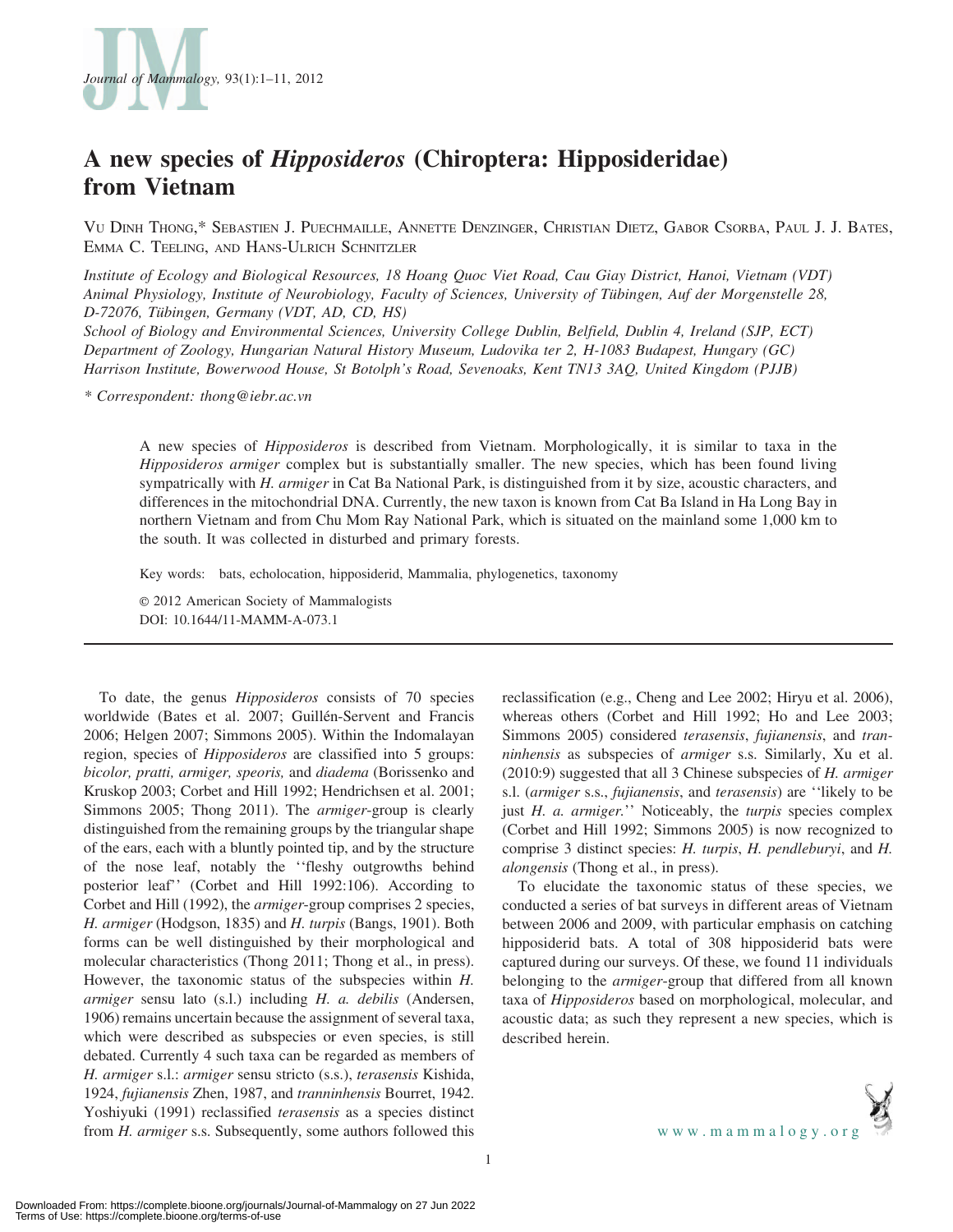# MATERIALS AND METHODS

Bat capture.—Bats were captured and handled in the field following guidelines approved by the American Society of Mammalogists (Sikes et al. 2011). Four-bank harp traps (Francis 1989) and mist nets of various sizes (height 2.6 m, length 3–12 m, and mesh size  $16 \times 16$  mm) were employed to capture bats. Each captured bat was removed carefully from the trap or net and placed individually in a cotton bag.

Morphometric measurements.—The following external and craniodental measurements were taken using a digital caliper to the nearest 0.1 mm. FA, forearm length—from the extremity of the elbow to the extremity of the carpus with the wings folded; EH, ear height—length of ear conch; EW, ear width—the greatest width of ear conch; ANW, anterior nose-leaf width—the greatest width of the anterior leaf; TIB, tibia length—from the knee joint to the ankle; HF, hind-foot length—from the extremity of the heel behind the os calcis to the extremity of the longest digit, excluding the hairs or claws; SL, total length of skull—from occiput to the most anterior part of the canine; CCL, condylocanine length—from the exoccipital condyle to the most anterior part of the canine; RW, rostrum width—measured in front of the anterior ramus of the anteorbital bar; IOW, interorbital width—the least width of the interorbital constriction; ZW, zygomatic width—the greatest width of the skull across the zygomatic arches; MW, mastoid width—the greatest distance across the mastoid region; C1–C1, width across the upper canines—greatest width, taken across the outer borders of upper canines; M3– M3, width across the upper molars—greatest width, taken across the outer crowns of the last upper molars; C1–M3, maxillary toothrow length—from the front of upper canine to the back of the crown of the 3rd molar; C1–P4, upper canine– premolar length—from the front of the upper canine to the back of the crown of the posterior premolar; ml, mandible length—from the anterior rim of the alveolus of the 1st lower incisor to the most posterior part of the condyle; c1–m3, mandibular toothrow length—from the front of the lower canine to the back of the crown of the 3rd lower molar; c1–p4, lower canine–premolar length—from the front of the lower canine to the back of the crown of the posterior premolar. The above measurements are illustrated in Bates and Harrison (1997) and Csorba et al. (2003). Reproductive status and age were assessed following Racey (2009) and Brunet-Rossinni and Wilkinson (2009), respectively. Body mass (BM) was taken in the field within 1 h after capture using a 50-g LightLine spring balance (PESOLA AG, Baar, Switzerland). To reduce the influence of seasonal variations in body mass, juveniles and pregnant females were excluded from analyses.

A list of museum specimens used as comparative material is given in Appendix I.

Acronyms for institutions mentioned in the text are as follows: IEBR-T.—Vu Dinh Thong collection, retained in the Institute of Ecology and Biological Resources (IEBR), Hanoi, Vietnam; BM(NH)—Natural History Museum, London, formerly British Museum (Natural History), United Kingdom; HNHM—Hungarian Natural History Museum, Budapest, Hungary; HZM—Harrison Institute, Sevenoaks, formerly Harrison Zoological Museum, United Kingdom; MNHN-ZM—Muséum National d'Histoire Naturelle, Paris, France; PSUZC-MM—Zoological Collection of Princess Maha Chakri Sirindhorn Natural History Museum, Prince of Songkla University (PSU), Hat Yai, Thailand; 4 material codes of Hipposideros larvatus (Hlar01, Hlar20, Hlar30, and Hlar37) correspond to tissue samples of released animals.

Recording and analysis of echolocation signals.—Echolocation calls were obtained from recordings in 3 situations inside a flight tent (4 m [length]  $\times$  4 m [width]  $\times$  2 m [height]): handheld  $(H)$ , resting  $(R)$  on the wall, and flying  $(F)$ using a PCTape system at a sampling rate of 480 kHz. Batman software, which displays color sonograms of the detected echolocation signals in real time, was used to obtain highquality sound sequences. Additionally, continuous recordings were carried out in front of caves and under forest canopies to obtain echolocation calls when bats were leaving their roosts and foraging in natural habitat, respectively. All echolocation signals from manual recordings inside the flight tent and a total of 120 min of sound sequences from these continuous recordings were analyzed using Selena software to measure the constant frequency of the 2nd harmonic  $(CF_2)$  of each call. We displayed a 5-s-long sequence from each individual as color spectrograms with a frequency range between 50 and 90 kHz (fast Fourier transform 8,192) and used the cursor to determine the frequency of the constant-frequency component with an accuracy of 58 Hz. The PCTape system and Batman and Selena softwares are custom-made by the Department of Animal Physiology, Faculty of Sciences, University of Tübingen (Tübingen, Germany).

Tissue sampling and genetic analysis.—Tissues for genetic analyses were taken from a subset of individuals using wing punches from released individuals or samples from specimens retained as vouchers in different collections. DNA was isolated using a modified salt–chloroform extraction protocol (Miller et al. 1988), which included an additional chloroform– isoamyl alcohol (24:1) step after the addition of the saturated NaCl solution. A 1,638-base pair (bp) fragment including the entire cytochrome-b gene and partial D-loop was amplified using the primers mtDNA-R3-F  $(5'$ -TGGCATGAAAAAT-CACCGTTGT-3') and mtDNA-F2-R (5'-ATGGCCCTGAA-GAAAGAACCAGATG-3'-Puechmaille et al. 2011). Reactions were carried out in 25-µl simplex reactions containing 2 µl of DNA extract, 1X PCR buffer minus Mg (Invitrogen, Dublin, Ireland), 1.5 mM of  $MgCl<sub>2</sub>$ , 0.4 µM of each primer, 0.2 mM of deoxynucleoside triphosphates, and 1 U of Platinum Taq DNA Polymerase High Fidelity (Invitrogen). Amplifications were carried out in a DNA Engine DYAD thermocycler (MJ Research, Waltham, Massachusetts) with the following polymerase chain reaction program: initial step 15 min at 95 $\degree$ C, then 10 cycles of 30 s at 95 $\degree$ C, 30 s at 60 $\degree$ C (with a reduction of  $2^{\circ}$ C every 2 cycles), 1 min 45 s at 72 $^{\circ}$ C, followed by 30 cycles of 30 s at  $95^{\circ}$ C, 30 s at  $50^{\circ}$ C, and 1 min 45 s at  $72^{\circ}$ C, and a final step of 10 min at  $72^{\circ}$ C. Polymerase chain reaction products were purified and sequenced in both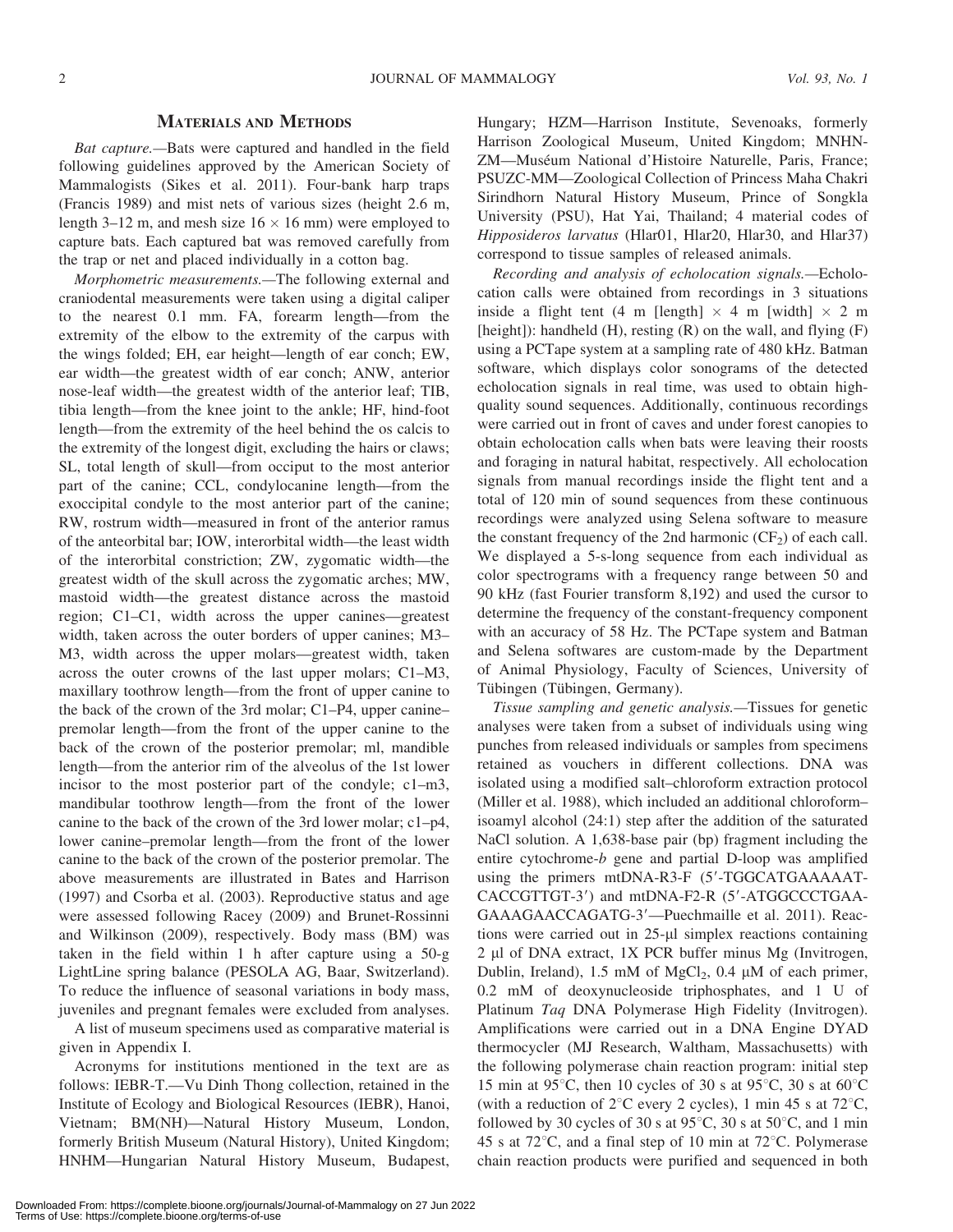|                              | Specimen        |     |                |                       |                | Morphological measurements |                   |                   |                   | CF,              |                  |
|------------------------------|-----------------|-----|----------------|-----------------------|----------------|----------------------------|-------------------|-------------------|-------------------|------------------|------------------|
| Species                      | type, n         | Sex | £Á             | HH                    | EW             | <b>ANW</b>                 | TШ                | ₩                 |                   |                  | 匚                |
| H. griffini, new             |                 | 8   | $85.2 \pm 2.1$ | $28.2 \pm 0.8$        |                |                            |                   |                   | $77.5 \pm 0.3$    | $77.4 \pm 0.5$   | $77.4 \pm 0.5$   |
| species                      |                 |     | $83.3 - 87.5$  | $27.5 - 29.0$         | 24.5, 25.0 (2) | 8.5, 9.0 (2)               | 35.2(1)           | 15.7(1)           | $77.2 - 77.7$     | 76.8-77.7        | 76.8-77.8        |
|                              |                 | ð   | $87.1 \pm 2.3$ | $29.1 \pm 0.8$        | $24.8 \pm 1.0$ | $7.9 \pm 0.7$              | $38.0 \pm 1.7$    | $15.0 \pm 0.8$    | $77.2 \pm 1.2$    | $7.4 \pm 0.5$    | $7.1 \pm 0.6$    |
|                              |                 |     | 83.5-90.0      | $28.0 - 30.0$         | $23.5 - 26.5$  | $7.0 - 8.5(5)$             | $36.4 - 40.1(4)$  | $14.1 - 15.8$ (4) | $75.5 - 79.2$     | 76.4-78.0        | 76.2-77.8        |
| H. a. tranninhensis Holotype |                 | ð   | 88.9           | 30.2                  | 23.0           |                            | 41.1              |                   |                   |                  |                  |
| H. a. armiger                | 27              | 8   | $91.2 \pm 2.7$ | $30.7 \pm 1.6$        |                |                            | $38.5 \pm 1.9$    |                   | $66.5 \pm 1.3$    | $66.8 \pm 1.4$   | $67.1 \pm 1.0$   |
|                              |                 |     | 85.6-98.9      | (22)<br>$28.1 - 33.0$ |                |                            | $36.6 - 43.4(13)$ |                   | 64.7-68.8 (10)    | $64.9 - 68.8(9)$ | $65.9 - 68.6(7)$ |
|                              | $\overline{24}$ | ð   | $93.4 \pm 3.1$ | $30.0 \pm 1.1$        |                |                            | $40.2 \pm 1.8$    |                   | $66.4 \pm 1.2$    | $66.7 \pm 1.2$   | $66.9 \pm 1.1$   |
|                              |                 |     | 87.0-102.5     | (15)<br>$28.2 - 31.9$ |                |                            | 38.0-44.1 (14)    |                   | $65.0 - 67.8$ (6) | $65.1 - 68.3(6)$ | $65.3 - 67.9(5)$ |
| H. a. terasensis             |                 | 8   | $94.1 \pm 2.2$ | $29.8 \pm 1.6$        |                |                            | $40.7 \pm 0.6$    |                   |                   |                  |                  |
|                              |                 |     | 92.7-96.7      | $28,6 - 31,6$         |                |                            | 39.9-41.0         |                   |                   |                  |                  |
|                              |                 | ðQ  | $95.0 \pm 4.1$ | $30.1 \pm 1.7$        |                |                            | $41.1 \pm 1.5$    |                   |                   |                  |                  |
|                              |                 |     | 88.1-98.8      | $28.2 - 32.5$         |                |                            | $39.5 - 42.9$     |                   |                   |                  |                  |

polymerase chain reaction primers mentioned above and 3 additional internal primers, namely, mtDNA-F3-R  $(5'-AG$ -GATGGCGTATGCAAATAGGAA-3'-Puechmaille et al. 2011), col-F3 (5'-CCAGACTTAYTAGGWGACCCAGA-3'-S. J. Puechmaille, pers. comm.), and mtDNA-F3b-R (5'-CC-AAGTTTRTTTGGGATTGA-3'-S. J. Puechmaille, pers. comm.). Complementary sequences were assembled and edited for accuracy using CodonCode Aligner 3.7.1 (CodonCode Corporation, Dedham, Massachusetts). All sequences were submitted to GenBank (accession numbers JN247016– JN247046). Phylogenetic reconstructions were completed using the Bayesian inference in BEAST version 1.6.1 (Drummond and Rambaut 2007). The Hasegawa, Kishino, and Yano 1985 + gamma-distributed rates among sites + proportion of invariant sites  $(HKY+\Gamma+I)$  substitution model was used as determined by MODELTEST version 3.7 (Posada and Crandall 1998). No outgroup was specified and the Yule process was used as a tree prior along with a strict molecular clock model, which was preferred over a relaxed molecular clock model as advised by Drummond et al. (2007) when the standard deviation of the uncorrelated lognormal relaxed clock is smaller than one as observed with our data set. The unweighted pair-group method using arithmetic averages was used to construct the starting tree. The program was run for 20,000,000 generations and sampled every 500. The first 2,000,000 generations were discarded as burn-in. Two replicate analyses were performed to ensure convergence and the results were then pooled. Effective sample sizes for the estimated parameters and posterior probability as calculated with the program Tracer version 1.4 (Drummond and Rambaut 2007) were higher than 250.

directions by Macrogen (Seoul, South Korea) using the

Maximum-likelihood analyses were performed with PAUP version 4.0b10 (Swofford 2003) using the  $HKY+\Gamma+I$  substitution model following parameters settings estimated by MODELTEST (Posada and Crandall 1998): TRatio = 8.9170; base frequencies  $=$   $(0.3131, 0.2977, 0.1199,$ 0.2693); proportion of invariant sites  $= 0.5776$ ; and shape parameter of gamma distribution  $= 0.9447$ . Starting trees were obtained via neighbor-joining and analyses carried out using tree-bisection-reconnection–based heuristic searches. Sets of identical sequences (haplotypes) were constrained to be monophyletic. Bootstrap analyses included 100 replicates.

Estimates of sequence divergence over mitochondrial DNA (cytochrome-b and D-loop) sequence pairs between and within taxa were estimated using the Kimura 2-parameter method in MEGA4 (Tamura et al. 2007). Positions containing missing data were eliminated in pairwise sequence comparisons only.

## **RESULTS**

#### Hipposideros griffini Thong et al., new species

Holotype.—IEBR-T.200809.12, adult male, in alcohol, skull extracted, collected by Vu Dinh Thong on 20 August 2009. Measurements (in mm) are as follows:  $FA = 87.0$ ;  $EH = 29.5$ ; EW = 23.5; ANW = 8.0; TIB = 36.7; HF = 14.4; SL = 29.6;

 $\pm$  SD, minimum- $\pm$  SD, minimum–

**TABLE 1.**—External measurements (in mm) and echolocation frequency (in kHz) of *Hipposideros griffini*, new species, and *H. armiger*. Values are given as mean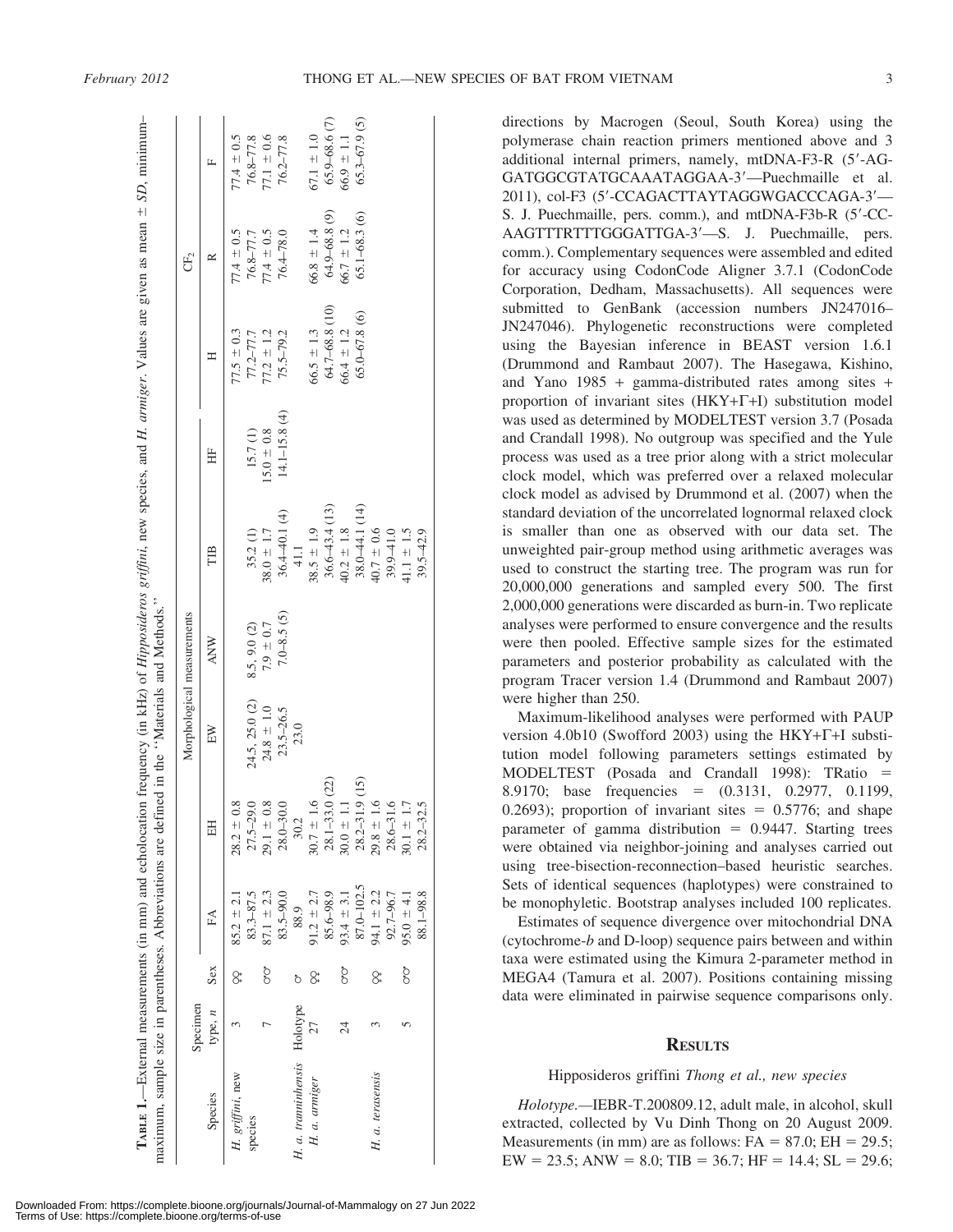| Species                     | Specimen type, $n$ | <b>Sex</b> | <b>SL</b>         | <b>CCL</b>        | <b>RW</b>        | IOW             | ZW                | MW                 |
|-----------------------------|--------------------|------------|-------------------|-------------------|------------------|-----------------|-------------------|--------------------|
| H. griffini, new<br>species |                    | Q          | 29.2              | 25.5              | 8.6              | 3.7             | 16.3              | 13.6               |
|                             | 5                  | OʻOʻ       | $29.6 \pm 0.5$    | $26.0 \pm 0.4$    | $8.9 \pm 0.2$    | $4.1 \pm 0.1$   | $16.5 \pm 0.2$    | $14.3 \pm 0.2$     |
|                             |                    |            | $28.9 - 30.0$     | $25.5 - 26.5$     | $8.6 - 9.2$      | $3.9 - 4.3$     | $16.2 - 16.8$     | $14.0 - 14.6$      |
| H. a. tranninhensis         | Holotype           | $\circ$    | 32.0              | 28.0              | 9.8              | 4.0             | 18.2              | 15.0               |
|                             | Paratype           | Q          |                   |                   | 10.1             | 4.2             | 18.1              |                    |
| H. a. armiger               | 14                 | QQ         | $31.8 \pm 0.4$    | $28.0 \pm 0.3$    | $9.7 \pm 0.1$    | $4.3 \pm 0.2$   | $17.6 \pm 0.2$    | $15.0 \pm 0.2$     |
|                             |                    |            | $30.8 - 32.3(13)$ | $27.4 - 28.5(13)$ | $9.4 - 9.9$      | $3.9 - 4.6$     | $17.3 - 18.1$     | $14.4 - 15.4$      |
|                             | 24                 | OʻOʻ       | $32.3 \pm 0.6$    | $28.4 \pm 0.7$    | $9.8 \pm 0.2$    | $4.3 \pm 0.2$   | $18.0 \pm 0.6$    | $15.3 \pm 0.3$     |
|                             |                    |            | $30.9 - 33.4(22)$ | $27.1 - 29.8(16)$ | $9.2 - 10.1(19)$ | $4.0 - 4.8(19)$ | $16.9 - 19.2(19)$ | $14.7 - 16.1$ (18) |
| H. a. debilis               | 8                  | QQ         | $31.2 \pm 0.5$    | $27.4 \pm 0.5$    | $9.5 \pm 0.3$    | $4.1 \pm 0.2$   | $17.5 \pm 0.5$    | $14.5 \pm 0.2$     |
|                             |                    |            | $30.5 - 31.7(6)$  | $26.8 - 28.0(6)$  | $9.1 - 9.9$      | $3.8 - 4.4(7)$  | $17.0 - 18.2(6)$  | $14.0 - 14.7(6)$   |
|                             | 4                  | OO'        |                   |                   | $9.6 \pm 0.2$    | $4.0 \pm 0.1$   |                   |                    |
|                             |                    |            | 31.9, 33.0(2)     | 28.0, 28.2(2)     | $9.3 - 9.8$      | $3.9 - 4.2$     | 17.5, 19.0(2)     | 14.4, 15.1(2)      |
| H. a. terasensis            | 5                  | QQ         | $31.9 \pm 0.6$    | $28.1 \pm 0.5$    | $9.7 \pm 0.3$    | $4.4 \pm 0.2$   | $17.7 \pm 0.3$    | $15.0 \pm 0.4$     |
|                             |                    |            | $31.0 - 32.5$     | $27.3 - 28.7$     | $9.3 - 10.0$     | $4.1 - 4.7$     | $17.4 - 18.0$     | $14.6 - 15.5$      |
|                             | 3                  | ಿ೦         | $32.4 \pm 0.6$    |                   | $9.8 \pm 0.2$    | $4.3 \pm 0.2$   | $18.1 \pm 0.5$    | $15.6 \pm 0.1$     |
|                             |                    |            | $31.8 - 33.0$     | 28.0, 28.7(2)     | $9.7 - 10.0$     | $4.2 - 4.5$     | $17.6 - 18.5$     | $15.5 - 15.7$      |

TABLE 2.—Craniodental measurements (in mm) of *Hipposideros griffini*, new species, and *H. armiger*. Values are given as mean  $\pm$  SD, minimum–maximum, sample size in parentheses. Abbreviations are defined in the ''Materials and Methods.''

 $CCL = 25.8$ ; RW = 9.1; IOW = 4.2; ZW = 16.5; MW = 14.4; C1–C1 = 7.7; M3–M3 = 11.7; C1–M3 = 11.4; C1–P4  $= 5.2$ ; ml  $= 20.3$ ; c1–m3  $= 12.6$ ; c1–p4  $= 4.7$ ; BM  $= 44.0$  g. Echolocation:  $H = 77.4$  kHz;  $R = 77.1$  kHz;  $F = 77.1$  kHz.

Type locality.—Cat Ba National Park, Cat Ba Island, Ha Long Bay, Vietnam,  $20^{\circ}48'N$ ,  $107^{\circ}01'E$ , 248 m above sea level (m a.s.l.).

Paratypes.—IEBR-T.200809.1, adult male; IEBR-T.200809.9, adult female; HNHM 2010.42.7 (field no. T.200809.14), adult male; bodies in alcohol; skulls extracted. These 3 paratypes also were collected from the type locality on 20 August 2009.

Etymology.—Hipposideros griffini was initially recognized as distinct by its echolocation frequency. It is named after the late Professor Donald Redfield Griffin (1915–2003) of Rockefeller University (New York), in recognition of his initiation and essential contributions to bat echolocation research. The proposed English and Vietnamese names are Griffin's leafnosed bat and Doi nếp mũi Grip-phin, respectively.

Referred material.—IEBR-T.240608.2, 1st-year male, collected on 24 June 2008; IEBR-T.270608.6, adult male, collected on 27 June 2008; plus 1 released 1st-year female and 1 released adult female, captured on 27 June 2008, from



FIG. 1.—A) Lateral and B) frontal views of ear and nose leaves of *Hipposideros griffini*, new species (IEBR-T.200809.12, holotype). Not to scale.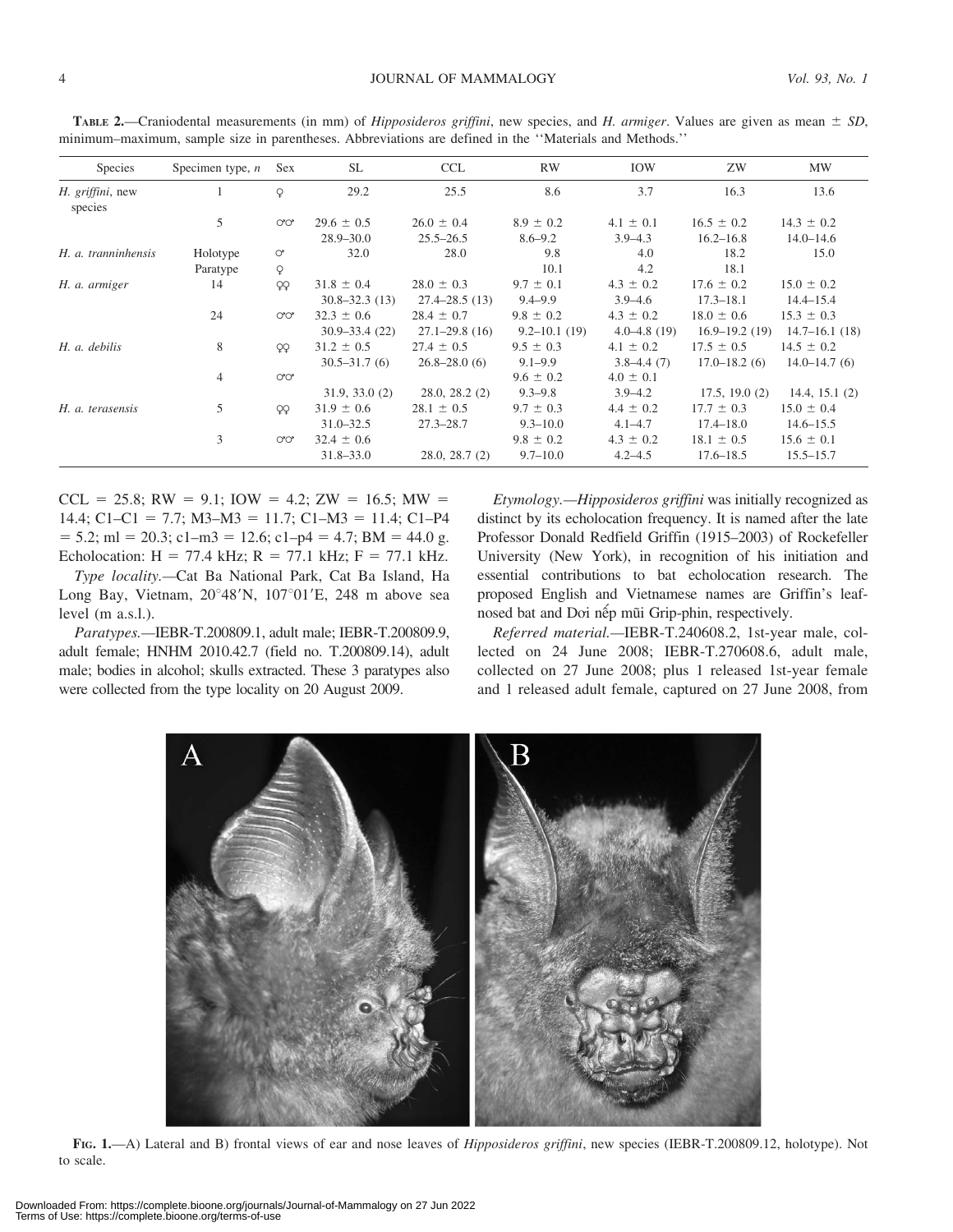| $C1-C1$         | $M3-M3$           | $C1-M3$        | $C1-P4$         | ml                | $c1-m3$           | $c1-p4$         |
|-----------------|-------------------|----------------|-----------------|-------------------|-------------------|-----------------|
| 7.3             | 11.1              | 11.3           | 5.2             | 19.9              | 12.4              | 4.7             |
| $7.7 \pm 0.2$   | $11.4 \pm 0.2$    | $11.4 \pm 0.1$ | $5.3 \pm 0.2$   | $20.5 \pm 0.5$    | $12.6 \pm 0.1$    | $4.7 \pm 0.1$   |
| $7.4 - 7.9$     | $11.1 - 11.7$     | $11.3 - 11.5$  | $5.1 - 5.5$     | $19.9 - 21.2$     | $12.5 - 12.7$     | $4.6 - 4.9$     |
| 8.2             | 12.1              | 12.2           | 6.4             | 22.6              | 13.8              | 5.0             |
|                 | 12.1              |                |                 |                   |                   |                 |
| $8.8 \pm 0.2$   | $12.5 \pm 0.2$    | $12.3 \pm 0.2$ | $5.6 \pm 0.1$   | $22.0 \pm 0.3$    | $13.5 \pm 0.2$    | $5.0 \pm 0.1$   |
| $8.4 - 9.2$     | $12.0 - 12.8$     | $11.9 - 12.6$  | $5.4 - 5.9$     | $21.1 - 22.4$     | $13.1 - 13.8$     | $4.8 - 5.2$     |
| $8.9 \pm 0.3$   | $12.7 \pm 0.4$    | $12.5 \pm 0.3$ | $5.7 \pm 0.2$   | $22.4 \pm 0.5$    | $13.8 \pm 0.3$    | $5.0 \pm 0.2$   |
| $8.1 - 9.5(18)$ | $11.6 - 13.6(19)$ | $11.9 - 13.1$  | $5.3 - 6.1(19)$ | $21.3 - 23.1(19)$ | $13.0 - 14.2(19)$ | $4.5 - 5.3(19)$ |
| $8.3 \pm 0.4$   | $12.4 \pm 0.4$    | $12.2 \pm 0.3$ | $5.5 \pm 0.1$   | $21.9 \pm 0.5$    | $13.3 \pm 0.4$    | $4.9 \pm 0.2$   |
| $7.6 - 8.9(6)$  | $12.0 - 12.9$     | $11.7 - 12.7$  | $5.3 - 5.7(7)$  | $21.3 - 22.7$     | $12.8 - 14.0$     | $4.7 - 5.2$     |
| $8.5 \pm 0.4$   | $12.5 \pm 0.5$    | $12.4 \pm 0.3$ | $5.7 \pm 0.2$   | $22.7 \pm 0.5$    | $13.6 \pm 0.4$    | $5.2 \pm 0.2$   |
| $8.1 - 9.1$     | $11.9 - 13.1$     | $12.1 - 12.8$  | $5.6 - 6.0$     | $22.4 - 23.3(3)$  | $13.4 - 14.2$     | $4.9 - 5.4$     |
| $8.5 \pm 0.4$   | $12.6 \pm 0.4$    | $12.6 \pm 0.3$ | $5.8 \pm 0.2$   | $22.1 \pm 0.5$    | $13.7 \pm 0.4$    | $5.0 \pm 0.2$   |
| $8.1 - 8.9$     | $12.1 - 13.0$     | $12.1 - 12.9$  | $5.6 - 6.0$     | $21.4 - 22.6$     | $13.3 - 14.1$     | $4.8 - 5.3$     |
| $8.9 \pm 0.1$   | $12.9 \pm 0.2$    | $12.6 \pm 0$   | $5.8 \pm 0.1$   | $22.4 \pm 0.3$    | $13.7 \pm 0.1$    | $5.1 \pm 0.1$   |
| $8.9 - 9.0$     | $12.7 - 13.1$     | $12.6 - 12.7$  | $5.7 - 5.9$     | $22.0 - 22.6$     | $13.6 - 13.8$     | $5.0 - 5.2$     |

TABLE 2.—Extended.

Chu Mom Ray National Park, Kon Tum Province, Vietnam,  $14^{\circ}25'$ N,  $107^{\circ}44'$ E, 656 m a.s.l.; plus 2 released adult males and 1 released 1st-year male, captured on 20 August 2009 from the type locality.

Diagnosis.—Forearm length 83.3–90.0 mm (Table 1). The anterior nose leaf has 4 supplementary leaflets of which the 2nd is the widest and longest, whereas the 4th (outermost) is the narrowest and shortest (Fig. 1). The 3rd leaflet connects posteriorly to a developed sexual outgrowth. The skull is robust with a greatest length of 28.9–30.0 mm (Table 2). Generally, the preorbital ridge is gracile and nearly straight forming a very large infraorbital foramen. The posterior emargination of the palate is almost rounded (Fig. 2). The 1st upper premolar is minute and situated outside the toothrow. The species uses echolocation calls with a  $CF_2$  value of 75.5– 79.2 kHz (Table 1).

Description.—Externally, this is a very large Hipposideros with forearm length of 83.3–90.0 mm  $(n = 11)$ . The general pelage color varies from brown to gray. The dorsal fur is darker than the ventral fur and in all hairs, the upper one-third is darker than the remaining part. The anterior leaf is broad anteriorly. Posteriorly, it is also broad and passes behind the base of the intermediate leaf. It is at its narrowest just in front of the base of the intermediate leaf (Fig. 1). Its greatest width is 7.0–8.5 mm (Table 1). There is a narrow median notch on its anterior edge. There are 4 pairs of supplementary lateral leaflets. Of these, the 2nd appears as the most developed, whereas the 4th is short and ill-defined; the 3rd is attached posteriorly to a fleshy outgrowth. The anterior nose leaf and 4 supplementary leaflets are fleshy and naked. The outer parts of the anterior nose leaf and each of the lateral leaflets are darker than their inner parts. The internarial septum is thin and slightly swollen medially. The intermediate leaf, which has a swollen median septum, is almost equal in width to the narrowest part of the anterior leaf and is substantially wider than the posterior leaf. The upper border of the posterior leaf is almost cuspidate. Behind the posterior leaf of each adult male, there is a well-developed fleshy outgrowth and a sexual sac, which is considerably enlarged during the breeding season (Fig. 1). The pinna of each ear is 23.5–26.5 mm and 27.5– 30.0 mm in width and height, respectively (Table 1). It has a bluntly pointed tip and a slightly convex anterior margin. On its posterior margin, the upper one-third is concave, whereas the remainder is convex (Fig. 1).

The total length and condylocanine length of the skull are 28.9–30.0 mm and 25.5–26.5 mm, respectively (Table 2). The zygomatic arch is generally gracile, slightly expanded posteriorly (Fig. 3). The anteorbital foramen is quite large and has a nearly straight, gracile bone above. The anterior median swellings of the rostrum are more inflated than the posterior and lateral ones. The sagittal crest is greatly developed. The palate is emarginated anteriorly to a point equal to the anterior margin of the 1st upper molar, and posteriorly to a point corresponding roughly to the middle of the 3rd upper molar. The posterior incision of the palate is usually tapering (Fig. 2). Although both the cochlea and tympanic bulla are well developed, the former is more inflated. The mandible is very robust, and has a greatly developed coronoid process, which slightly exceeds the respective lower canine in height.

In the dentition, the upper and lower incisors are considerably developed, and bifid and trifid, respectively. Upper toothrow length is 11.3–11.5 (Table 2). The upper canine is very robust and has a deep vertical groove on its inner side and a sharp posterior edge. The 1st upper premolar is minute and nearly circular in crown shape, and situated outside the toothrow. All the cheek teeth are well developed and the W-shape cusp patterns on the surface of the 1st and 2nd upper molars are clearly defined. The 1st and 2nd upper molars are subequal in size, whereas the 3rd upper molar is small, about 40% of the 2nd upper molar in size. The lower canine also is well developed and has vertical grooves on its inner and posterior surfaces. The 1st lower premolar is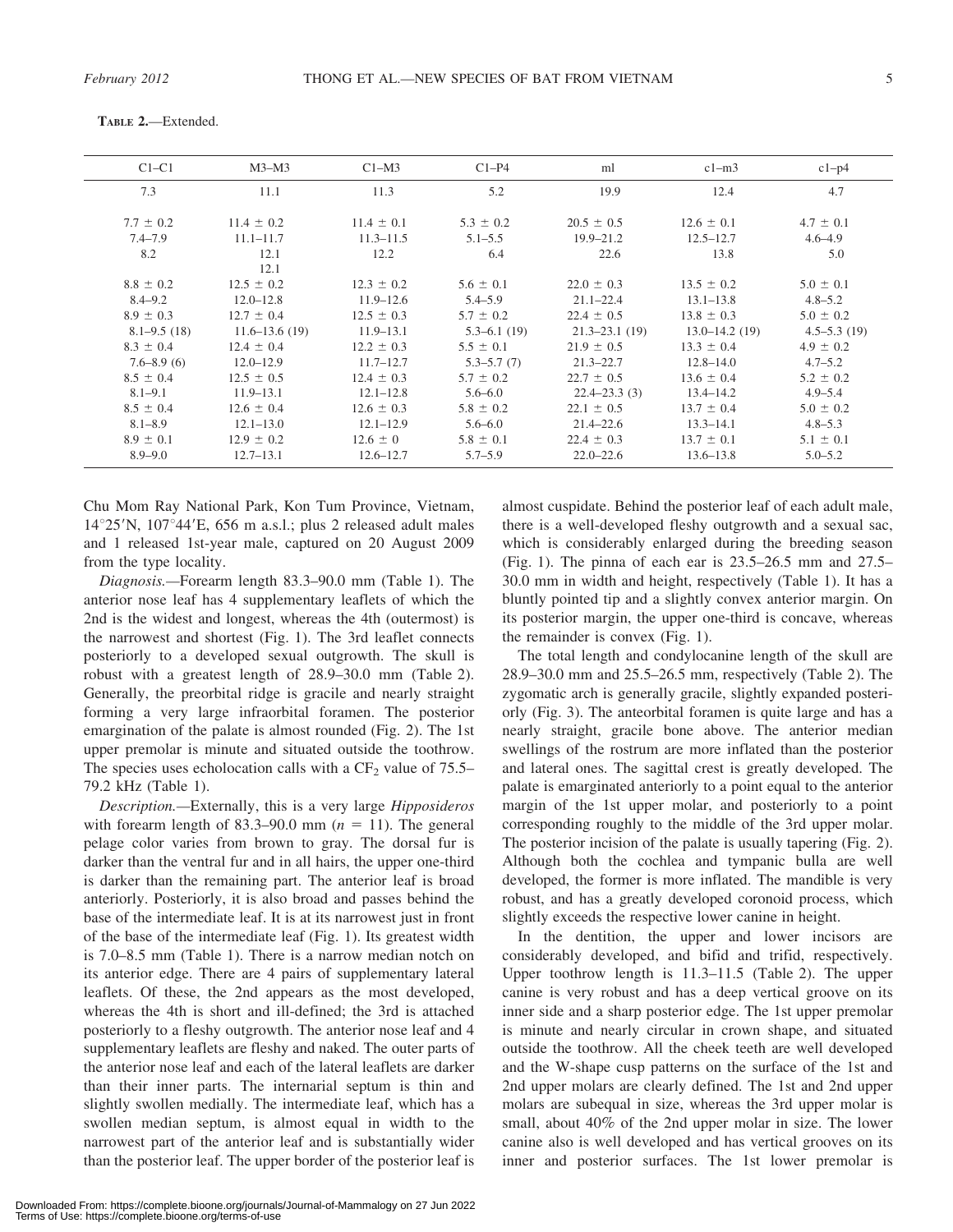A

 $\bf{B}$ 

D







FIG. 2.—Posterior palatal emargination of A) Hipposideros griffini, new species (Cat Ba Island, IEBR-T.200809.12, holotype); B) H. armiger (Cat Ba Island, HNHM 98.90.32); C) H. armiger armiger (Nepal, HNHM 98.9.1, topotype); and D) H. armiger tranninhensis (Vietnam, MNHN CG 2007.120, paratype). Not to scale.

FIG. 3.-Lateral view of skulls of A) Hipposideros griffini, new species (Cat Ba Island, IEBR-T.200809.12, holotype); B) H. armiger (Cat Ba Island, HNHM 98.90.32); C) H. armiger armiger (Nepal, HNHM 98.9.1, topotype); and D) H. armiger tranninhensis (Vietnam, MNHN 1948-361, holotype). Scale = 10 mm.

approximately 50% of the 2nd lower premolar in both height and crown area. The 2nd lower premolar is taller than the 1st lower molar but considerably smaller in crown area. The 1st and 2nd lower molars are subequal in both height and crown area, whereas the 3rd is reduced, its crown area being about two-thirds that of the 2nd molar.

The baculum is small and gracile with a total length of approximately 1.9 mm. There is a well-indicated depression in the base. The shaft clearly bends ventrally, has a well-defined vertical median groove on its ventral surface, and is expanded toward the base. The tip of the baculum is deeply bifid, forming a fork (Fig. 4). Two branches of the fork are clearly convex and tapering upward.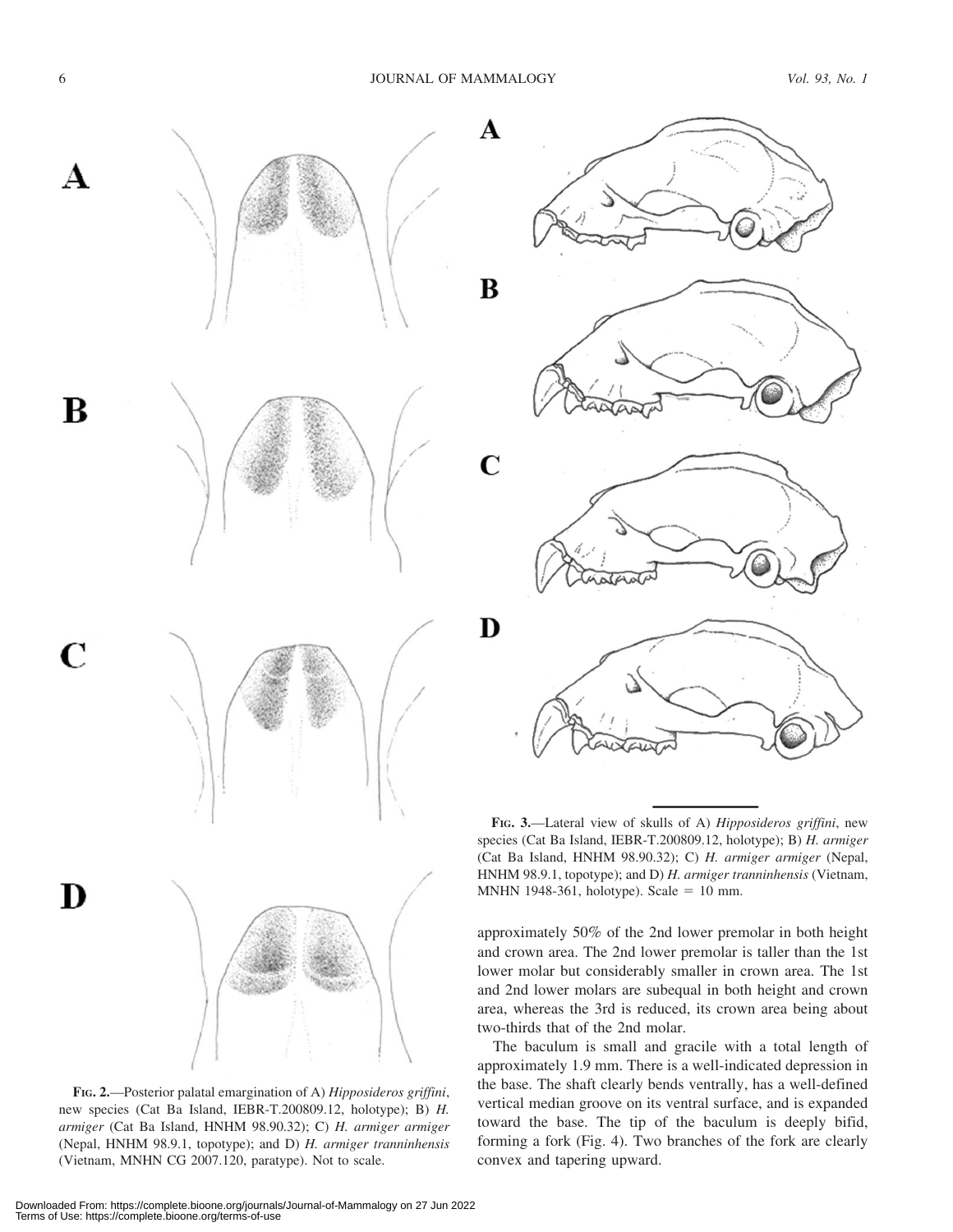

FIG. 4.—Lateral (left), ventral (central), and dorsal (right) views of baculum of A) Hipposideros griffini, new species (IEBR-T.200809.12, holotype); B) H. armiger armiger (Cat Ba, IEBR-T.090909.1); and C) H. a. armiger (Nepal, HNHM 98.5.27, topotype). Scale  $= 2$  mm.

Echolocation.—Hipposideros griffini uses the typical multiharmonic calls of hipposiderid bats with the maximum energy in the 2nd harmonic. Each signal comprises 3 components: a short initial frequency-modulated component, followed by a long component of constant frequency and a short terminal frequency-modulated component. Frequency values for  $CF_2$  in handheld, resting, and flying situations are 75.5–79.2 kHz  $(n = 11)$ , 76.4–78.0 kHz  $(n = 11)$ , and 76.2–77.8 kHz  $(n = 11)$ 11), respectively. There is little difference in  $CF<sub>2</sub>$  between females (77.2–77.7 kHz, 76.8–77.7 kHz, 76.8–77.8 kHz;  $n = 3$ ) and males (75.5–79.2 kHz, 76.4–78.0 kHz, 76.2– 77.8 kHz;  $n = 7$ ) in handheld, resting, and flying situations, respectively (Table 1). The  $CF<sub>2</sub>$  values obtained from continuous recordings also nest within the above variation of the flying situation. The above results, obtained from 2 far distant areas (Cat Ba National Park and Chu Mom Ray National Park) some 1,000 km apart, suggest that the  $CF_2$ frequency of H. griffini shows limited geographic variation.

Genetic analyses.—The mitochondrial DNA tree recovered a well-defined monophyletic clade comprising H. griffini from Vietnam, H. a. terasensis from Taiwan, H. pendleburyi from Thailand, and H. armiger from Thailand, Myanmar, Lao People's Democratic Republic, and Vietnam (Fig. 5). Although Kimura 2-parameter sequence divergences between H. a. terasensis and H. pendleburyi compared to H. armiger were around 2%, H. griffini was 5.3–5.4% different from these 3 taxa (Table 3). These results indicate that H. griffini is genetically clearly distinct from closely related hipposiderids of the armiger group (Fig. 5).

Ecology and habitat.—Hipposideros griffini was found in both mountainous and karst areas with vegetation ranging from disturbed to primary forests. The holotype and all paratypes were collected from karst habitats, where forests are almost primary in structure, in Cat Ba National Park, an island in Ha Long Bay. The capture site of the type series belongs to the core zone of Cat Ba National Park containing dense vegetation with at least 3 distinct canopies. A large number of caves of various sizes occur within the park and its surroundings. Three individuals of the new species were captured at the Ba Gok section of Chu Mom Ray National Park, where the vegetation mostly consists of degraded forests and plantations. Other rhinolophoid bat species recorded at the same locality as H. griffini included Aselliscus stoliczkanus, H. cineraceus, H. galeritus, H. larvatus, H. cf. pomona, H. alongensis, Rhinolophus affinis, R. pusillus, and R. macrotis.

Reproductive biology.—A juvenile male was captured at Chu Mom Ray National Park in June. Almost all mature males of this species captured in August had well-developed fleshy outgrowths and sexual sacs, indicating that they were reproductively active.

Distribution.—Hipposideros griffini is known from 2 localities: Cat Ba National Park, Cat Hai District, and Chu Mom Ray National Park, Kon Tum Province. The former is situated on an offshore island in northern Vietnam and the latter on the mainland some 1,000 km to the south.

# **DISCUSSION**

Comparison of morphological data.—Externally, as a species of the armiger-group, H. griffini differs distinctly from members of the bicolor- and speoris-groups in both body size and nose-leaf structure and from species of the *diadema*-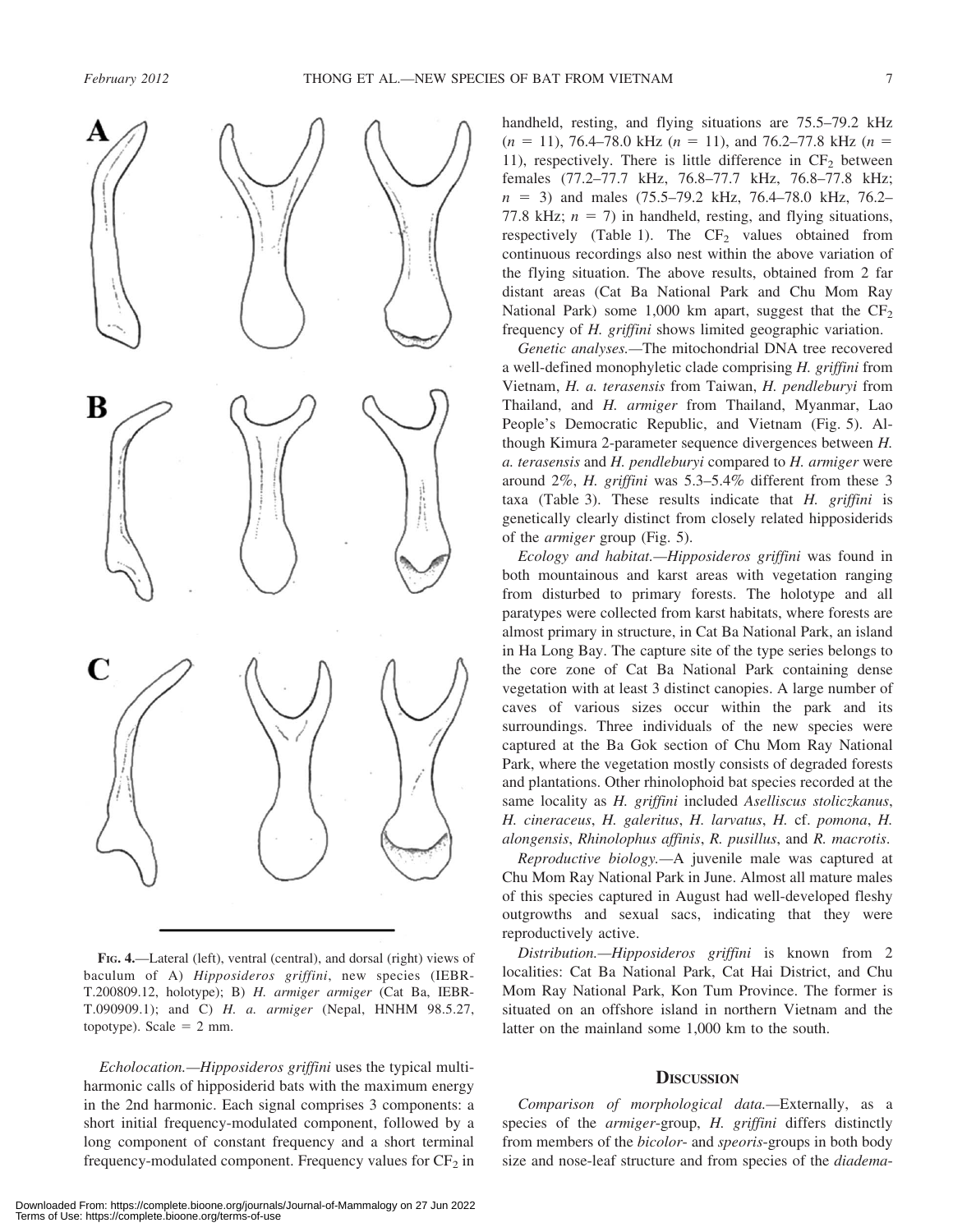| TABLE 3.—Estimates of sequence divergence over cytochrome-b gene and D-loop (1,638 base pairs) sequence pairs between and within taxa             |  |  |  |
|---------------------------------------------------------------------------------------------------------------------------------------------------|--|--|--|
| of <i>Hipposideros</i> . The number of base substitutions per site from averaging over all sequence pairs between taxa (average: lower triangular |  |  |  |
| matrix; SD: upper triangular matrix) and within each taxa (on the diagonal) is shown.                                                             |  |  |  |

|                  | H. griffini | H. armiger | H. pendleburyi | H. a. terasensis | H. larvatus | H. lylei | H. turpis |
|------------------|-------------|------------|----------------|------------------|-------------|----------|-----------|
| H. griffini      | 0.20        | 0.5        | 0.6            | 0.6              | 0.7         | 1.0      | 1.0       |
| H. armiger       | 5.3         | 2.00       | 0.3            | 0.3              | 0.6         | 1.0      | 0.9       |
| H. pendleburyi   | 5.4         | 2.0        | 0.37           | 0.4              | 0.7         | 1.0      | 1.0       |
| H. a. terasensis | 5.3         | 2.1        | 1.9            | 0.04             | 0.7         | 1.0      | 1.0       |
| H. larvatus      | 9.0         | 8.1        | 8.0            | 8.0              | 3.19        | 0.8      | 0.9       |
| H. lylei         | 12.8        | 12.8       | 12.6           | 13.2             | 12.0        | 0.00     | 0.8       |
| H. turpis        | 13.3        | 12.9       | 12.6           | 12.9             | 13.3        | 8.1      | 0.00      |

and pratti-groups in nose-leaf structure (Bates and Harrison 1997; Borissenko and Kruskop 2003; Corbet and Hill 1992; Thong 2011). Within the armiger-group, H. griffini differs distinctly from H. turpis, H. pendleburyi, and H. alongensis in morphological, echolocation, and genetic aspects (Thong 2011; Thong et al., in press; Fig. 5).

Based on our detailed study of a series of H. a. armiger, H. a. debilis, H. a. terasensis, and H. a. tranninhensis (see Appendix I), these 4 subspecies are indistinguishable by their external and craniodental features; consequently we compare H. griffini with H. armiger at the species level. H. griffini is similar to H. armiger in external characteristics, but considerably smaller in body size (Table 1). Craniodentally, the skull and teeth of H. griffini are generally smaller than those of H. armiger (Table 2). The new species is further distinguished from H. armiger as follows. The zygomatic arch of  $H$ . griffini is usually narrow (Fig. 3), whereas that of H. armiger is thick, narrow anteriorly, and expanded posteriorly (Fig. 3). The posterior emargination of the palate of H. griffini is almost rounded, whereas that of H. armiger is squarish (Fig. 2). The preorbital ridge is generally straight in H. griffini, but is concave in H. armiger.

Comparison of echolocation data.—Echolocation frequencies of H. griffini (76.6–79.2 kHz) are distinctly higher than those of H. a. armiger (64.7–68.8 kHz), both in sympatric and allopatric populations, and of H. a. terasensis (65.9–71.4 kHz), which also reflects their differences in body size (Hiryu et al. 2006; Fig. 6; Table 1). These differences in  $CF<sub>2</sub>$  values further support our conclusion that H. griffini is a different species. In addition, there is little difference in  $CF_2$  between H. a. terasensis and  $H$  a. armiger. There is no evidence of geographical variation in echolocation call frequencies of both H. griffini and H. armiger in Vietnam. In resting situations, the  $CF_2$  values of H. griffini are 76.4–78.0 kHz  $(n = 7)$  and 76.8–77.7 kHz  $(n = 4)$  from Cat Ba National Park and Chu Mom Ray National Park, respectively. Within the study areas, H. griffini is distinguishable in echolocation frequencies from all known rhinolophoid species in Cat Ba National Park and Chu Mom Ray National Park (Thong 2011). Therefore, data from this study appear useful for acoustic identification of H. griffini in the field.

Phylogenetic relationships.—Hipposideros griffini forms a well-supported monophyletic clade basal to the H. armiger species complex. Comparison of the overlapping D-loop region (360 bp) from the present sequences (this study) with those from China (Xu et al. 2010) shows that none of the Chinese H. armiger so far sequenced belong to H. griffini (V. D. Thong, in



FIG. 5.—Bayesian tree (HKY+T+I substitution model) showing the phylogenetic relationship between individuals of different taxa based on 1,638 base pairs of the cytochrome-b gene and D-loop. Posterior probability  $(\times 100)$  and bootstrap support is shown above each branch of interest. Tip labels are composed of species names followed in brackets by specimen reference and country of origin. An asterisk (\*) indicates the type specimen of Hipposideros griffini, new species.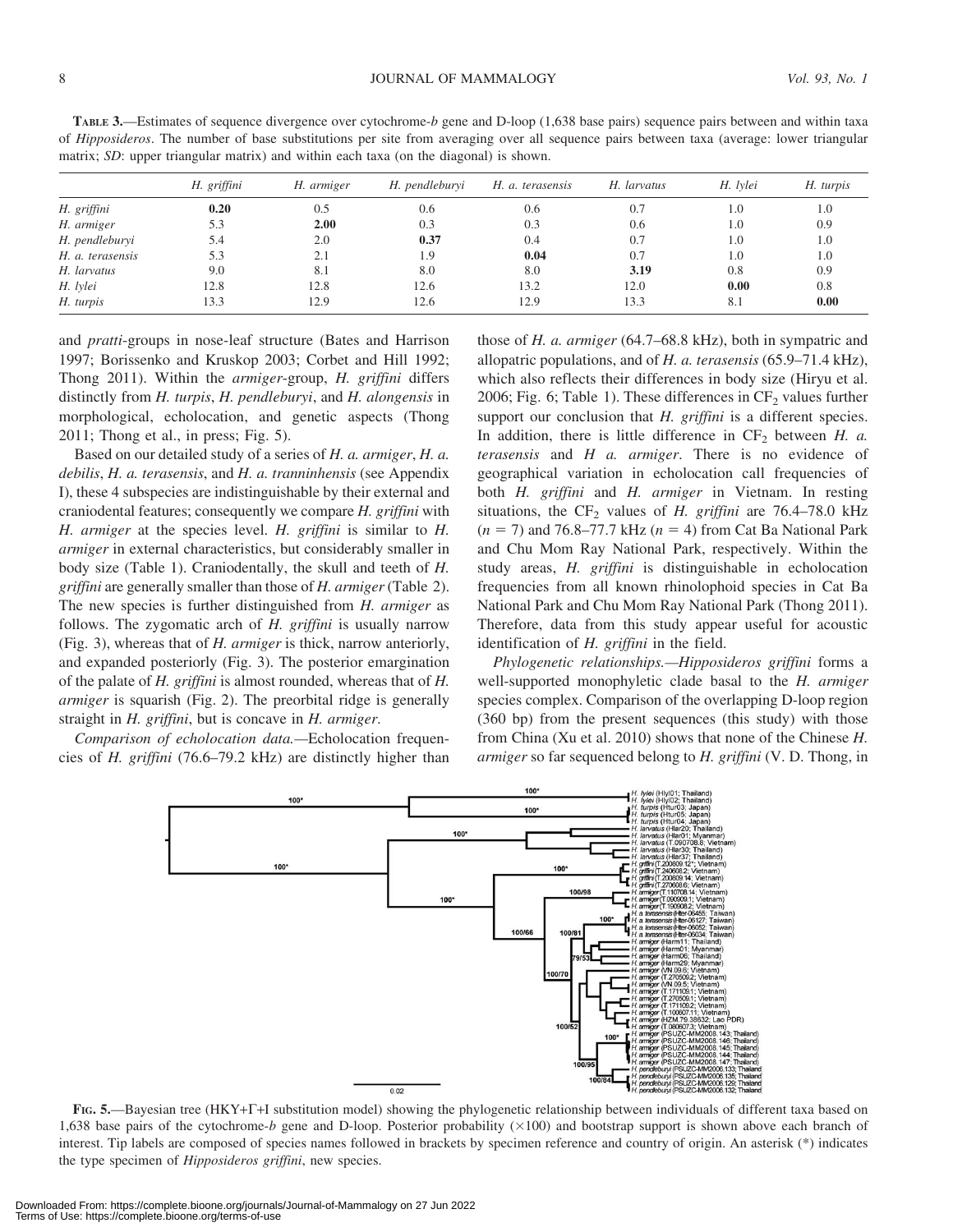

FIG. 6.—Relationship between echolocation frequencies and forearm lengths of Hipposideros griffini, new species (closed circle), H. armiger armiger (closed square) from Vietnam, and H. a. terasensis (open square—Hiryu et al. 2006; Table 1) from Taiwan.

litt.). In Vietnam, H. griffini is sympatric with H. armiger in Cat Ba National Park, which strengthens our conclusion that the former represents a new species as opposed to an isolated population of H. armiger with divergent mitochondrial DNA. Analyses of nuclear markers would be useful to confirm the absence of gene flow between H. griffini and H. armiger. Within-species divergence for H. griffini was low  $(0.2\%, n = 4;$ Table 3) but without additional samples, it is difficult to ascertain whether this is a sample-size artifact or if the species has a low level of genetic diversity. Thong et al. (in press) reported on the paraphyly of H. armiger and suggested either a very recent divergence between H. armiger and H. pendleburyi or a recent introgression of H. armiger mitochondrial DNA into H. pendleburyi. Our results demonstrate that a similar situation might have happened between H. armiger and H. a. terasensis, the only difference being that presently, H. a. terasensis and H. armiger are not sympatric and, therefore, a very recent separation hypothesis would be favored. This recent separation could be directly linked to changes in sea level during the Pleistocene (Voris 2000). It is interesting to note that both H. griffini and H. pendleburyi are sympatric with H. armiger and both species echolocate at different frequencies compared to H. armiger, whereas H. a. terasensis, which is allopatric with H. armiger, echolocates with overlapping frequencies. These results suggest that echolocation frequency might play a role in speciation and further investigations into the phylogeography, population structure, and echolocation call variation in H. griffini, H. armiger, H. a. terasensis, and H. pendleburyi would be of great interest to better understand the role of sensory ecology in speciation.

Distribution.—The known distribution of H. griffini is clearly disjunct. Within Vietnam, there are a number of areas containing habitats similar to either Cat Ba National Park or Chu Mom Ray National Park. Further studies are required to determine if the species is present in other mainland areas of Cambodia, China, Lao People's Democratic Republic, Myanmar, Thailand, and Vietnam.

#### **ACKNOWLEDGMENTS**

In Vietnam, we are grateful to L. X. Canh, T. M. Hoi, T. H. Thai, T. H. Thinh, P. D. Tien, V. Q. Con, H. T. K. Hoi, L. D. Thuy, and D. H. Huynh (IEBR); T. H. Viet (Hanoi University of Education); L. V. Khoi (Hanoi University of Natural Science); H. V. Thap, D. N. Hieu, and N. V. Hach (Cat Ba National Park); P. V. Nha (Tay Bac University); P. V. Long (Xuan Son National Park); H. D. Thanh (Chu Mom Ray National Park); and N. T. Dien (Ba Be National Park) for their support for our field surveys. Particular thanks are extended to I. Dietz and other staff at the Institute of Neurobiology, Faculty of Sciences, University of Tübingen (UT), Germany; C. Callou (MNHN-ZM); S. Matsumura (Yamaguchi University, Japan); P. Soisook (Prince of Songkla University, Thailand); N. M. Furey (Fauna and Flora International, Cambodia); K. Kawai (Japan); and D. Harrison, M. Pearch, and B. Lanzinger-Bates (HZM) for their various support. The surveys in Cat Ba were supported by the Conservation Leadership Programme, United Kingdom and United States; Darwin Initiative through HZM; UT; and the Vietnamese government through the Vietnam International Education Development. Genetic analyses were supported by a Science Foundation Ireland grant (RFP Gen0056). We are greatly indebted to P. A. Racey (Aberdeen University, United Kingdom); M. Carter (Flora and Fauna International, United Kingdom); R. Dalzen, L. Duda, S. Paterson, K. Mwangi, J. Jackson (Conservation Leadership Programme); T. Kingston (Texas Tech University, United States); and A. Borissenko (University of Guelph, Canada) for their valuable advice and encouragement.

## LITERATURE CITED

- ANDERSEN, K. 1906. On the bats of the Hipposideros armiger and commersoni types. Annals and Magazine of Natural History, Series 7 17:35–48.
- BANGS, O. 1901. Notes on a small collection of mammals from the Liu Kiu Islands. American Naturalist 35:561–562.
- BATES, P. J. J., AND D. L. HARRISON. 1997. Bats of the Indian Subcontinent. Harrison Zoological Museum, Sevenoaks, Kent, United Kingdom.
- BATES, P. J. J., S. J. ROSSITER, A. SUYANTO, AND T. KINGSTON. 2007. A new species of Hipposideros (Chiroptera: Hipposideridae) from Sulawesi. Acta Chiropterologica 9:13–26.
- BORISSENKO, A. V., AND S. V. KRUSKOP. 2003. Bats of Vietnam and adjacent territories: an identification manual. Joint Russian– Vietnamese Science and Technological Tropical Centre, Moscow, Russia, and Hanoi, Vietnam.
- BOURRET, R. 1942. Les mammifères de la collection du Laboratoire de Zoologie de l'École Supérieure des Sciences. Université Indochinoise, Hanoi, Vietnam.
- BRUNET-ROSSINNI, A. K., AND G. S. WILKINSON. 2009. Methods for age estimation and the study of senescence in bats. Pp. 315–325 in Ecological and behavioral methods for the study of bats (T. H. Kunz and S. Parsons, eds.). 2nd ed. Johns Hopkins University Press, Baltimore, Maryland.
- CHENG, H. C., AND L. L. LEE. 2002. Postnatal growth, age estimation, and sexual maturity in the Formosan leaf-nosed bat (Hipposideros terasensis). Journal of Mammalogy 83:785–793.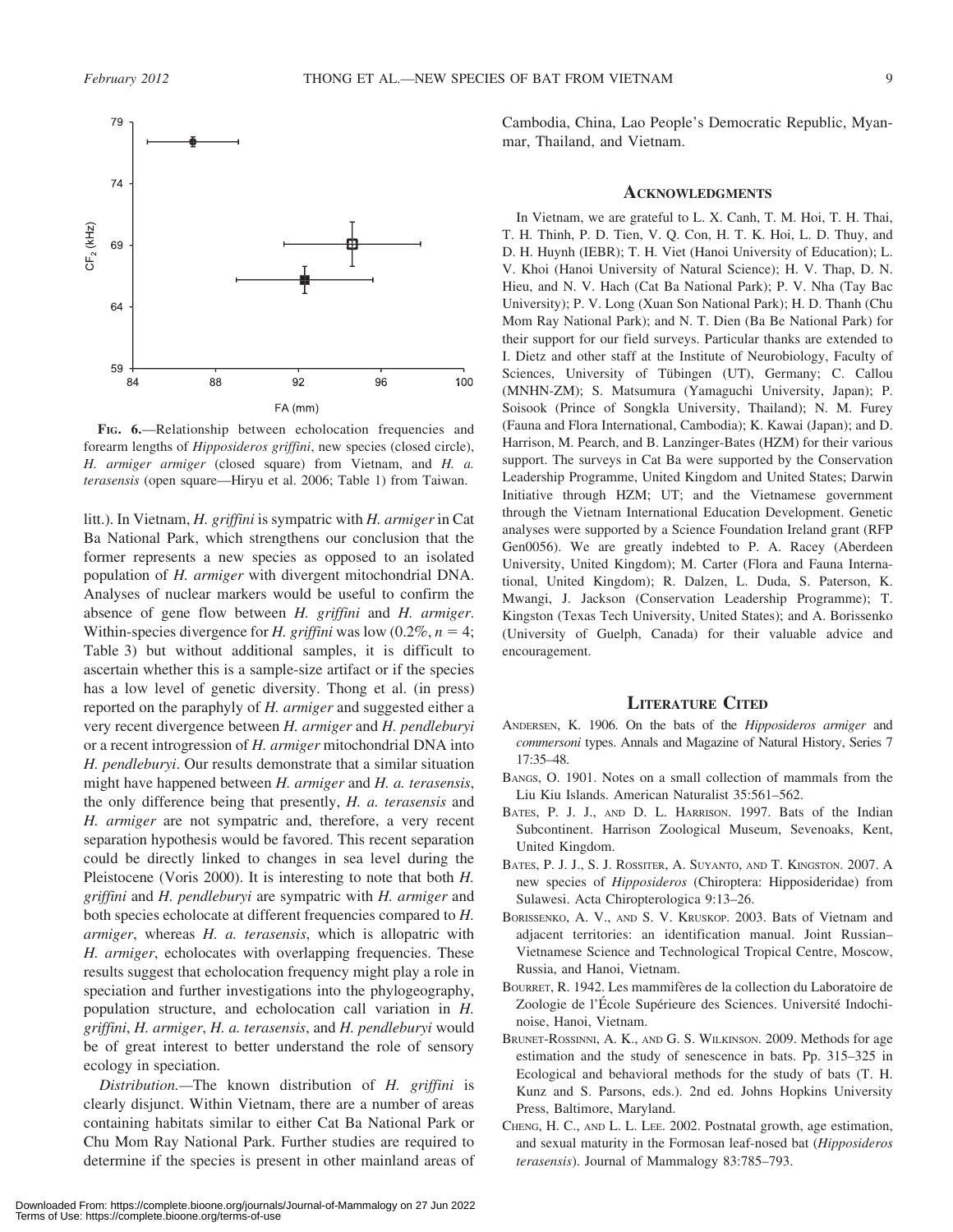- CORBET, G. B., AND J. E. HILL. 1992. The mammals of the Indomalayan region. Oxford University Press, Oxford, United Kingdom.
- CSORBA, G., P. UJHELYI, AND N. THOMAS. 2003. Horseshoe Bats of the World (Chiroptera: Rhinolophidae). Alana Books, Shropshire, United Kingdom.
- DRUMMOND A. J, S. Y. W. HO, N. RAWLENCE, AND A. RAMBAUT. 2007. A rough guide to BEAST 1.4. Auckland, New Zealand. Vol. 41.
- DRUMMOND, A. J., AND A. RAMBAUT. 2007. BEAST: Bayesian evolutionary analysis by sampling trees. BMC Evolutionary Biology 7:214.
- FRANCIS, C. M. 1989. A comparison of mist nets and two types of harp traps for capturing bats. Journal of Mammalogy 70:865–870.
- GUILLÉN-SERVENT, A., AND C. M. FRANCIS. 2006. A new species of bat of the Hipposideros bicolor group (Chiroptera: Hipposideridae) from central Laos, with evidence of convergent evolution with Sundaic taxa. Acta Chiropterologica 8:39–61.
- HELGEN, K. M. 2007. A taxonomic and geographic overview of the mammals of Papua. Pp. 689–740 in The ecology of Papua (A. J. Marshall and B. M. Beehler, eds.). Periplus Editions, Singapore.
- HENDRICHSEN, D. K., P. J. J. BATES, B. D. HAYES, AND J. L. WALSTON. 2001. Recent records of bats (Mammalia: Chiroptera) from Vietnam with six species new to the country. Myotis 39:35–199.
- HIRYU, S., ET AL. 2006. Intra-individual variation in the vocalized frequency of the Taiwanese leaf-nosed bat, Hipposideros terasensis, influenced by conspecific colony members. Journal of Comparative Physiology, A 192:807–815.
- HO, Y. Y., AND L. L. LEE. 2003. Roost selection by Formosan leafnosed bats (Hipposideros armiger terasensis). Zoological Science 20:1017–1024.
- HODGSON, B. H. 1835. Synopsis of the Vespertilionidae of Nepal. Journal of the Asiatic Society of Bengal 4:699–701.
- KISHIDA, K. 1924. On the Formosan Chiroptera. Zoological Magazine 36:30–49.
- MILLER, S. A., D. D. DYKES, AND H. F. POLESKY. 1988. A simple salting out procedure for extracting DNA from human nucleated cells. Nucleic Acids Research 16:1215.
- POSADA, D., AND K. A. CRANDALL. 1998. MODELTEST: testing the model of DNA substitution. Bioinformatics 14:817–818.
- PUECHMAILLE, S. J., ET AL. 2011. The evolution of sensory divergence in the context of limited gene flow in the bumblebee bat. Nature Communications 2:573.
- RACEY, P. A. 2009. Reproductive assessment in bats. Pp. 249–264 in Ecological and behavioral methods for the study of bats (T. H. Kunz and S. Parsons, eds.). 2nd ed. Johns Hopkins University Press, Baltimore, Maryland.
- SIKES, R. S., W. L. GANNON, AND THE ANIMAL CARE AND USE COMMITTEE OF THE AMERICAN SOCIETY OF MAMMALOGISTS. 2011. Guidelines of the American Society of Mammalogists for the use of wild mammals in research. Journal of Mammalogy 92:235–253.
- SIMMONS, N. B. 2005. Order Chiroptera. Pp. 312–529 in Mammal species of the world: a taxonomic and geographic reference (D. E. Wilson and D. M. Reeder, eds.). 3rd ed. Johns Hopkins University Press, Baltimore, Maryland.
- SWOFFORD, D. L. 2003. PAUP\*: phylogenetic analysis using parsimony (\*and other methods). Version 4.0b10. Sinauer Associates, Inc., Publishers, Sunderland, Massachusetts.
- TAMURA, K., J. DUDLEY, M. NEI, AND S. KUMAR. 2007. MEGA4: molecular evolutionary genetic analysis (MEGA) software. Version 4.0. Molecular Biology and Evolution 24:1596–1599.
- THONG, V. D. 2011. Systematics and echolocation of rhinolophoid bats (Mammalia: Chiroptera) in Vietnam. Ph.D. dissertation, University of Tübingen, Tübingen, Germany.
- THONG, V. D., ET AL. In press. Systematics of the *Hipposideros turpis* complex and a description of a new subspecies from Vietnam. Mammal Review.
- VORIS, H. K. 2000. Maps of Pleistocene sea levels in Southeast Asia: shorelines, river systems and time durations. Journal of Biogeography 27:1153–1167.
- XU, L., ET AL. 2010. Phylogeography and population genetic structure of the great leaf-nosed bat (Hipposideros armiger) in China. Journal of Heredity 101:562–572.
- YOSHIYUKI, M. 1991. Taxonomic status of Hipposideros terasensis Kishida, 1924 from Taiwan (Chiroptera, Hipposideridae). Journal of the Mammalogical Society of Japan 16:27–35.
- ZHEN, X. Y. 1987. A survey of the bats (Chiroptera) of Fujian Province. Wuyi Science Journal 7:237–242.

Submitted 28 February 2011. Accepted 13 July 2011.

Associate Editor was David S. Jacobs.

# **APPENDIX** I

To condense this appendix, only details of released individuals are given. Information on all voucher specimens is accessible from the corresponding museums.

Hipposideros armiger armiger (38 females, 43 males, and 12 unsexed).-India: HNHM.92.100.1 (Q), HNHM.92.100.2 (Q), HNHM.92.100.6 (Q), HNHM.92.100.7 (Q), HNHM.92.100.9 (Q), HNHM.92.147.1 (Q), HNHM.93.20.1 (Q), HNHM.93.20.4 (Q), HNHM.93.20.5 (Q), HNHM.93.20.6 (Q), HNHM.93.20.7 (Q),  $HNHM.93.21.1$  (Q),  $HNHM.92.100.10$  ( $\heartsuit$ ),  $HNHM.92.100.3(\heartsuit)$ ,  $HNHM.92.100.4$  ( $\sigma$ ),  $HNHM.92.100.5$  ( $\sigma$ ),  $HNHM.92.100.8$  ( $\sigma$ ), HNHM.93.20.2 (o), HNHM.93.20.3 (o); Lao People's Democratic Republic: BM(NH).78.2336 (Q), HNHM.98.39.5 (Q), HNHM.98.39.12 ( $\circ$ ), HNHM.98.39.8 ( $\circ$ ), HZM.79.38632 ( $\circ$ ); Myanmar: BM(NH).50.422 (Q), HZM.17.35008 (Q), Harm01 (Q, released) and 2 (unsexed) released individuals, captured at Great Saddan Cave, Kayin State,  $16^{\circ}44'$ N,  $97^{\circ}43'$ E, 29 m a.s.l., BM(NH).50.419 ( $\sigma$ ), BM(NH).50.420 (O'), BM(NH).50.421 (O'); China: BM(NH).8.1.30.1  $(\circ)$ , BM(NH).8.1.30.2  $(\circ)$ , BM(NH).8.7.25.1  $(\circ)$ , BM(NH).8.7.25.2 ( $\circ$ ), BM(NH).11.9.8.8 ( $\circ$ ), BM(NH).11.9.8.9 ( $\circ$ ); Hong Kong: BM(NH).66.25 (O'); Nepal: HNHM.98.5.30 (Q), HNHM.98.5.31 (Q), HNHM.98.5.3 (Q), HNHM.98.5.32 (Q), HNHM.98.8.9 (Q),  $HNHM.98.9.1$  (Q),  $HNHM.98.5.27$  (O'),  $HNHM.98.8.10$  (O'), HNHM.98.8.29 (O'), HNHM.98.8.8 (O'), HNHM.98.9.4 (O'); Vietnam: HNHM.93.53.1 (Q), HNHM.98.90.31 (Q), IEBR-T.10/04(01) (Q), IEBR-T.10/04(02) (Q), plus 3 (Q, released) from Thuong Lam Commune, Na Hang District, Tuyen Quang Province, 22°30'N, 105°19'E, 270 m above sea level (m a.s.l.), 1 (Q, released) from Dakrong Nature Reserve, Dakrong District, Quang Tri Province, 16°37'N, 106°53'E, 183 m a.s.l., 1 (Q, released) from Cai Lim Island, Bai Tu Long National Park, Quang Ninh Province,  $21^{\circ}07'N$ ,  $107^{\circ}35'E$ , 6 m a.s.l.; 4 (Q, released) from Ba Be National Park, Bac Kan Province, 22°23'N, 105°36'E, 278 m a.s.l., HNHM.2007.27.6 ( $\circ$ ), HNHM.98.90.32 ( $\circ$ ), IEBT-T.080706.3 ( $\circ$ ), IEBT-T.190908.2 ( $\circ$ ), IEBT-T.100607.11 ( $\circ$ ), IEBT-T.110708.14 ( $\circ$ ), IEBR-T.02 ( $\circ$ ), IEBR-T.19/10 (15) ( $\circ$ ), IEBR-T.10/04 (03) ( $\circ$ ), IEBR-T.19/10 (13) (O'), IEBR-T.20.10.04 (19) (O'), IEBR-T.20.10.04 (18) (O'); Thailand: PSUZC-MM2008.143 (Q), PSUZC-MM2008.145 (Q), PSUZC-MM2008.146 (Q), BM(NH).2000.111.1 (O'), BM(NH).78.2337